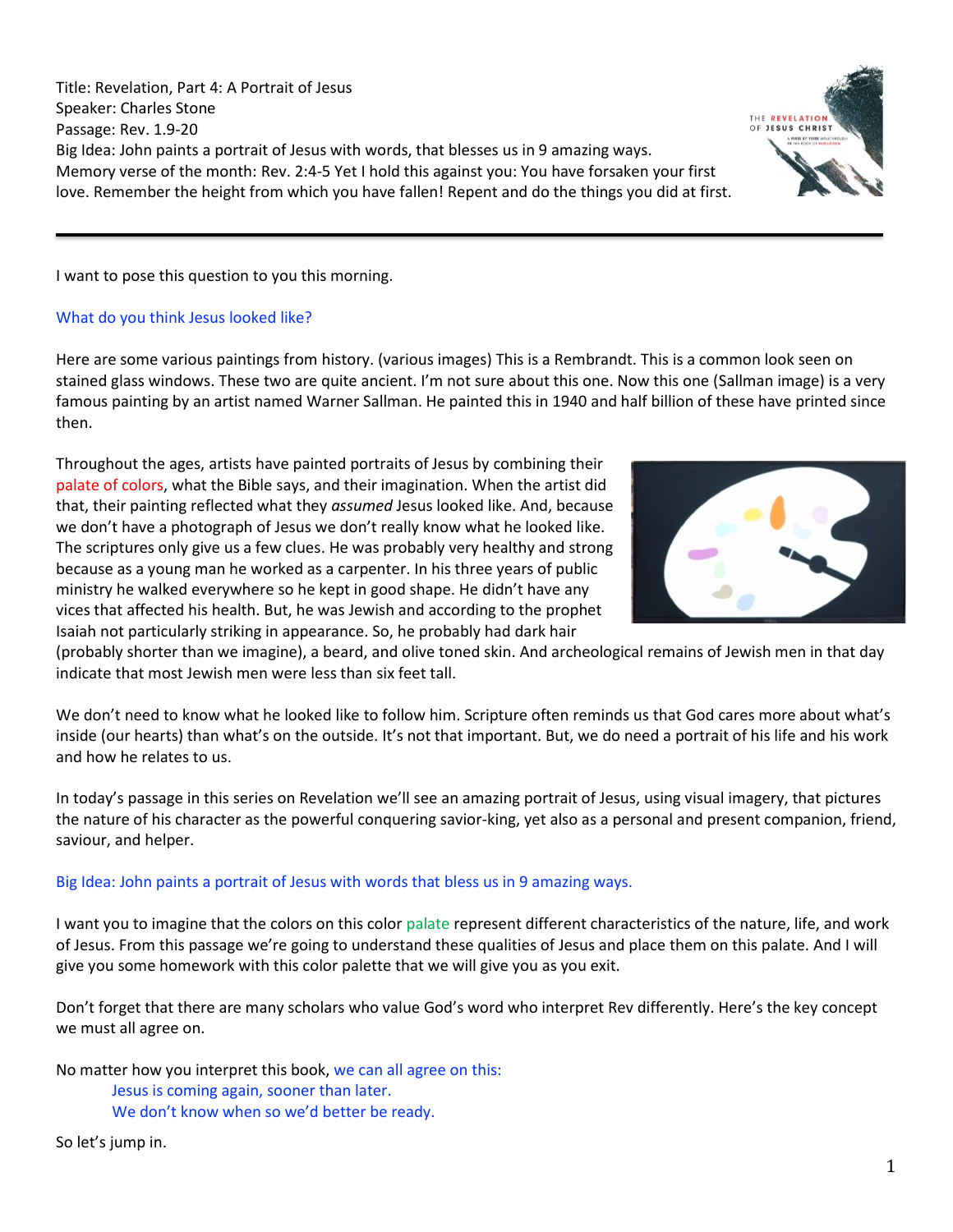I'm going to read Rev 1.9-20 out loud and you can follow along in your Bibles or just listen along.

*Rev 1 9 I, John, your brother and companion in the suffering and kingdom and patient endurance that are ours in Jesus, was on the island of Patmos because of the word of God and the testimony of Jesus. <sup>10</sup> On the Lord's Day I was in the Spirit, and I heard behind me a loud voice like a trumpet, <sup>11</sup> which said: "Write on a scroll what you see and send it to the seven churches: to Ephesus, Smyrna, Pergamum, Thyatira, Sardis, Philadelphia and Laodicea."*

<sup>12</sup> I turned around to see the voice that was speaking to me. And when I turned I saw seven golden lampstands, <sup>13</sup> and *among the lampstands was someone "like a son of man," dressed in a robe reaching down to his feet and with a golden sash around his chest. <sup>14</sup> His head and hair were white like wool, as white as snow, and his eyes were like blazing fire. <sup>15</sup> His feet were like bronze glowing in a furnace, and his voice was like the sound of rushing waters. <sup>16</sup> In his right hand he held seven stars, and out of his mouth came a sharp double-edged sword. His face was like the sun shining in all its brilliance.*

*<sup>17</sup>When I saw him, I fell at his feet as though dead. Then he placed his right hand on me and said: "Do not be afraid. I am the First and the Last. <sup>18</sup> I am the Living One; I was dead, and behold I am alive for ever and ever! And I hold the keys of death and Hades.*

*<sup>19</sup> "Write, therefore, what you have seen, what is now and what will take place later. <sup>20</sup> The mystery of the seven stars that you saw in my right hand and of the seven golden lampstands is this: The seven stars are the angels of the seven churches, and the seven lampstands are the seven churches*

John actually receives two visions in this section, the one telling him to write what he sees and the second his vision of Jesus.

**I, John, your brother and companion in the suffering and kingdom and patient endurance that are ours in Jesus, (1. 9)**  He immediately disclaims any place of eminence. He calls himself a brother and companion and that he shared in their suffering.

Suffering here relates to persecution and patient endurance relates to a spirit of courage and even conquest that transforms suffering. These early Christians were suffering and looking forward to God's future Kingdom.

As we endure suffering, we more fully participate in God's Kingdom, his rule and reign now. And we respond to suffering and hardship when with patient endurance, refusing to compromise.

Believers who suffer for their faith have these deep, common experience of suffering, yet enduring, and being reminded that they share in God's rule and reign in one sense now, yet not yet, because the final fulfilment of God's plan is yet to be. True kingdom living requires patient endurance in difficulty and suffering.

# *In fact, everyone who wants to live a godly life in Christ Jesus will be persecuted, (2 Tim 3.12)*

### **was on the island of Patmos because of the word of God and the testimony of Jesus.**

He was exiled to this Island called Patmos because of His faith. He talked about Jesus and the authorities did not like it so they banished him to this island. But wouldn't being on a beautiful island be a good thing? Hey, what if you were banished to live on Jamaica or Hawaii or Cozumel. Would that be punishment? In those days Patmos was not a tourist destination as it is today, but a penal colony, an island prison. He was not relaxing in a hammock on the beach drinking mango smoothies. He was probably relegated to hard labor, merely existing, with limited food and clothing, sleeping on the bare ground in a dark prison, working in chains under watchful eye of the military overseers.

We don't really listen to those who can't identify with our struggles when they try to give us advice, do we? Yet, for those who have walked where we have walked, they understand.

John was suffering for his faith just as many of the people he was writing to were suffering for their faith. However not all of them were because some were quite enjoying their lifestyle and spiritual compromise. To those, as we will see in the next few weeks as we look at those cities, he told them they needed to repent.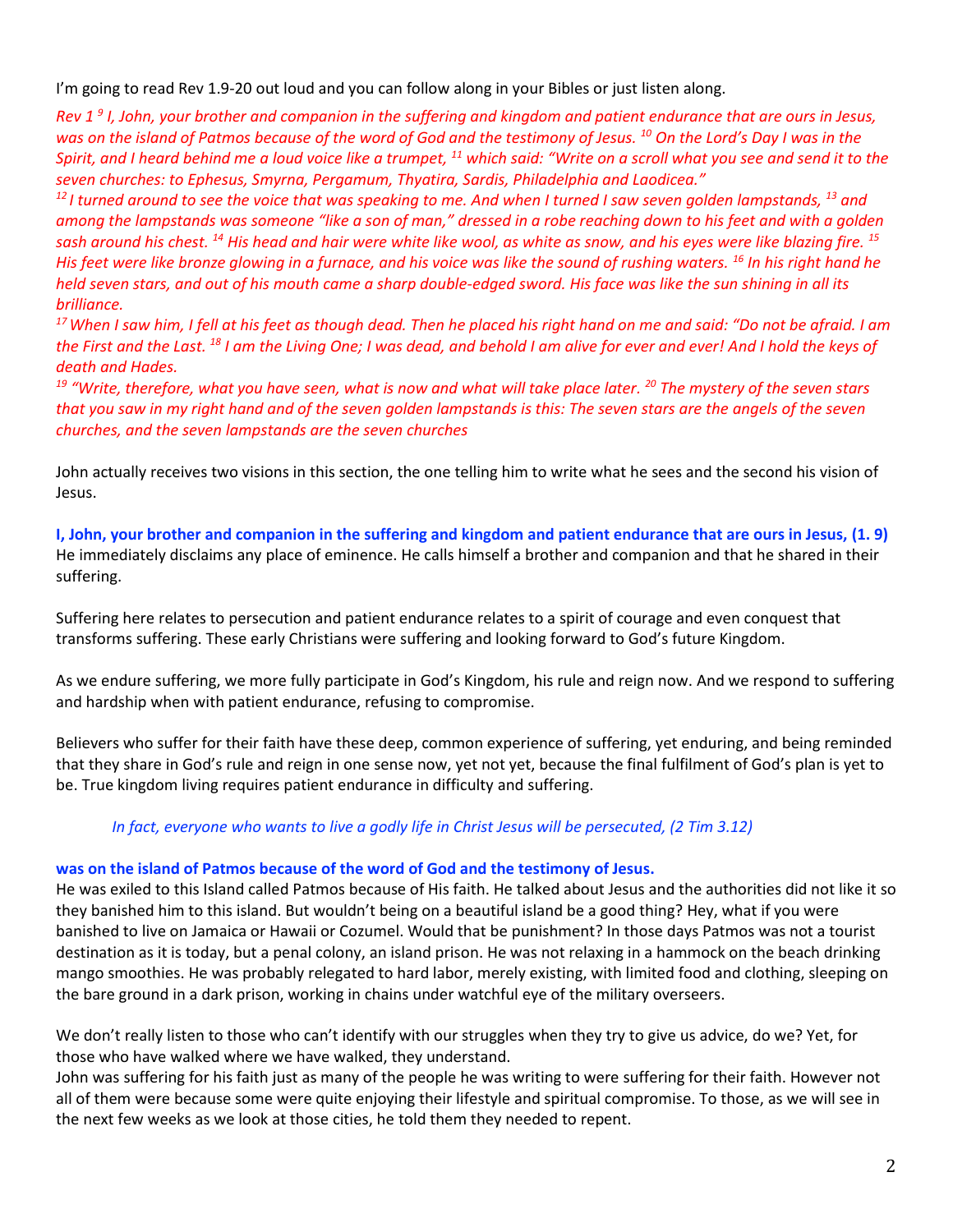### **<sup>10</sup>On the Lord's Day I was in the Spirit,**

This was something like a trance. He probably began with a time of prayer, John seeking God, and God brought him into this spiritual state of not being conscious of time or his physical surroundings and He gave John this rapid succession of stimulating visions to write down.

## **and I heard behind me a loud voice like a trumpet,**

This was apparently an angel getting his attention with this trumpet sound.

## **<sup>11</sup> which said: "Write on a scroll what you see and send it to the seven churches: to Ephesus, Smyrna, Pergamum, Thyatira, Sardis, Philadelphia and Laodicea."**

12 times in Rev God commissions John to write something which means that these are not just human dreams but God sent visions.

He is given this vision so that he can see the ultimate reality of how God is working behind the scenes, behind all earthly appearances of things. This is where the eyes of faith come in as John is giving us a glimpse behind what is seen to what is unseen.

I mentioned a couple of weeks ago that these churches were in a circle and the letter was meant to be circulated probably in the order he lists these cities.

Each church had a particular context, the culture of the church, its distinctives, what it was known for (both good and not so good). Like WP. One of the distinctives is our multi-cultural flavor. God has assembled this amazing palate of different languages and cultures and nationalities and even a broad range of demographics and ages as well. We're so committed to it that we have four language congregations as congregations in WP and pastors for all those language groups, English, Spanish, Arabic, and Mandarin. Now on the other hand, we have a lot of work to do to create a deep culture of discipleship and small groups to help foster discipleship and community. And we are committed to that in the months and years ahead.

Next week we'll begin to look at those churches and their distinctives.

In each church John calls them to be victorious in their specific situations, in their specific setting in this grand seen and unseen spiritual battle the world is engaged in. There is a spiritual war going on, and each church has its particular section of the battlefield. The broader historical context for all the churches was Roman domination and persecution.

Yet, all the Christians were not poor and persecuted. Some were doing quite well yet were compromising with the oppressive system and they needed to repent.

# *"Whether the visions bring consolation and encouragement or warning and painful challenge depends on which of the groups of Christians depicted in the seven messages a reader belongs to."-Bauckham*

Today, the message to the Christians being persecuted in Communist China or Iran is, be encouraged, I am with you and we know who wins. And today the message to us in the west might be, repent of your materialism, compromise, and comfortable Christianity.

And the ultimate larger issue was this cosmic battle between good and evil as God establishes His Kingdom.

So John gives us seven different contexts in these churches, lens through which we can read and understand this book. It is most definitely a book to be read and understood as a powerful promise that we can prevail under persecution and difficulty. It also is a book that warns us to not compromise with the world systems and to repent when we do.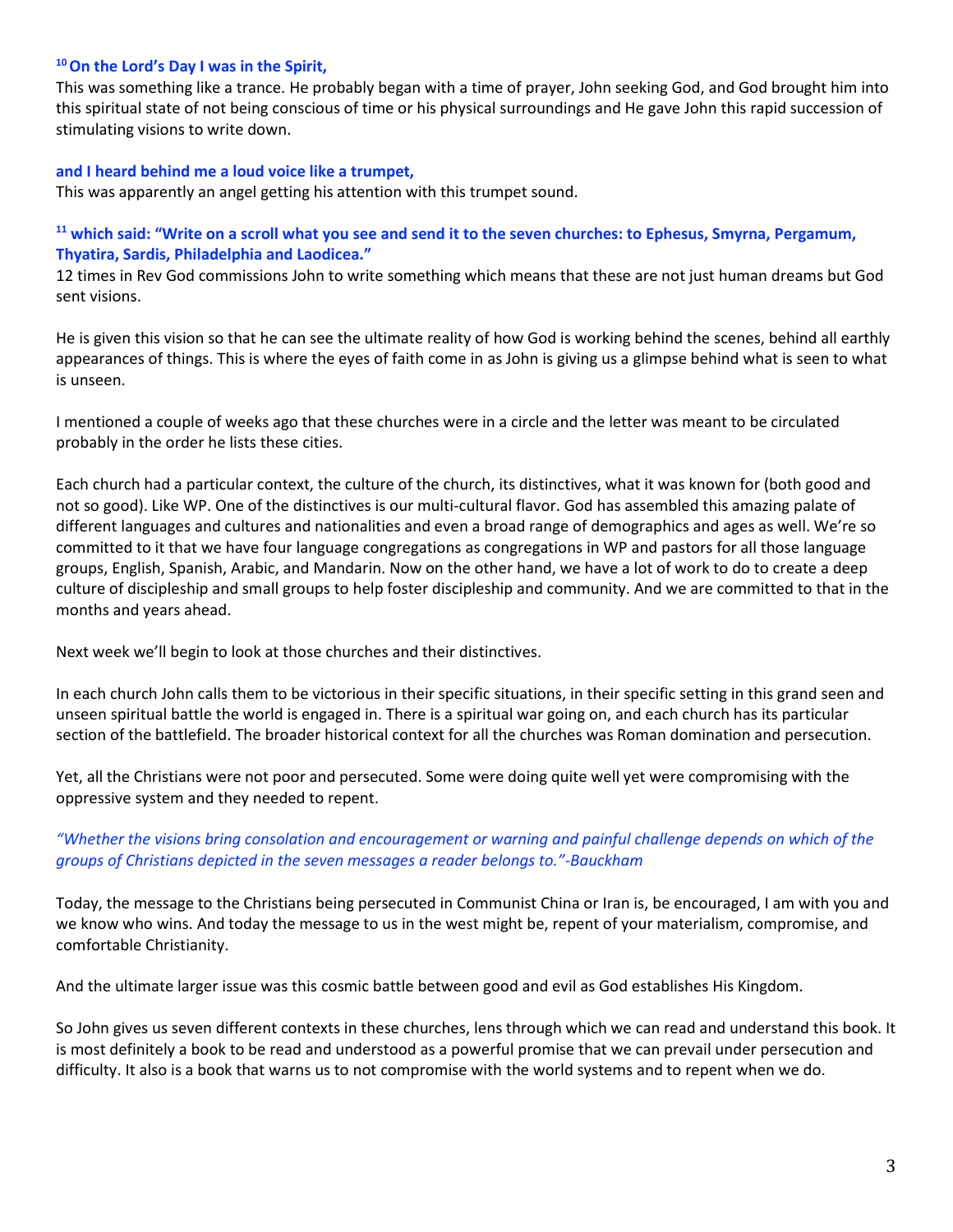#### **12 I turned around to see the voice that was speaking to me.**

Now we come to the second part of the vision, his vision of Jesus. I'm going to read this passage again, in phrases, and try to visualize in your mind this image. After I read it, I will show a painting I got permission to use that best captures this passage.

#### *And when I turned I saw seven golden lampstands,*

*<sup>13</sup> and among the lampstands was someone "like a son of man," dressed in a robe reaching down to his feet and with a golden sash around his chest.* 

*<sup>14</sup> His head and hair were white like wool, as white as snow, and his eyes were like blazing fire.*

*<sup>15</sup> His feet were like bronze glowing in a furnace, and his voice was like the sound of rushing waters.* 

*<sup>16</sup> In his right hand he held seven stars, and out of his mouth came a sharp double-edged sword.* 

*His face was like the sun shining in all its brilliance.*

And when I turned I saw seven golden lampstands, <sup>13</sup> and among the lampstands was someone "like a son of man,"

This image of all the images I saw, best captures the vision John had. An Australian painted this and Australians have white skin and his painting reflected that. Jesus we are pretty certain had olive toned skin.

This initial vision sets the tone of what follows in the rest of the book which elaborates on these descriptive snapshots.

Lampstands: In the passage we read earlier, John records Jesus' words as he explains that these seven lampstands represent these seven churches. And seven, is the number that represents perfection, wholeness, or completion. So, taken as a whole, these seven churches represented by the seven golden

#### Alpha and Omega image



lampstands represents the universal church throughout the ages. Taken individually we could see them as symbols of the local church.

They are gold which was the most highly valued metal. Even today, although other metals are worth more, gold is still the standard metal when we speak of something value (worth its weight in gold, good as gold, a heart of gold).

This reminds us that God supremely values the church. It's His valued possession. That implies we must never undermine or minimize the value of the church.

I said a few weeks ago that John makes over 500 allusions to the OT? Here is another example. These golden lampstands parallel the 7-branched golden lampstands (we call it a menorah) first mentioned in the biblical book of Exodus (25:31– 40). On Mt Sinai God revealed to Moses the design of the lamp. It was placed in the tabernacle, the portable temple to light up that room called the holy place. Followers of Jesus are called to be the light of the world.

Although the menorah disappeared over time, it later became a popular symbol signifying Judaism.

The flame, which gives light, represents the power of the HS.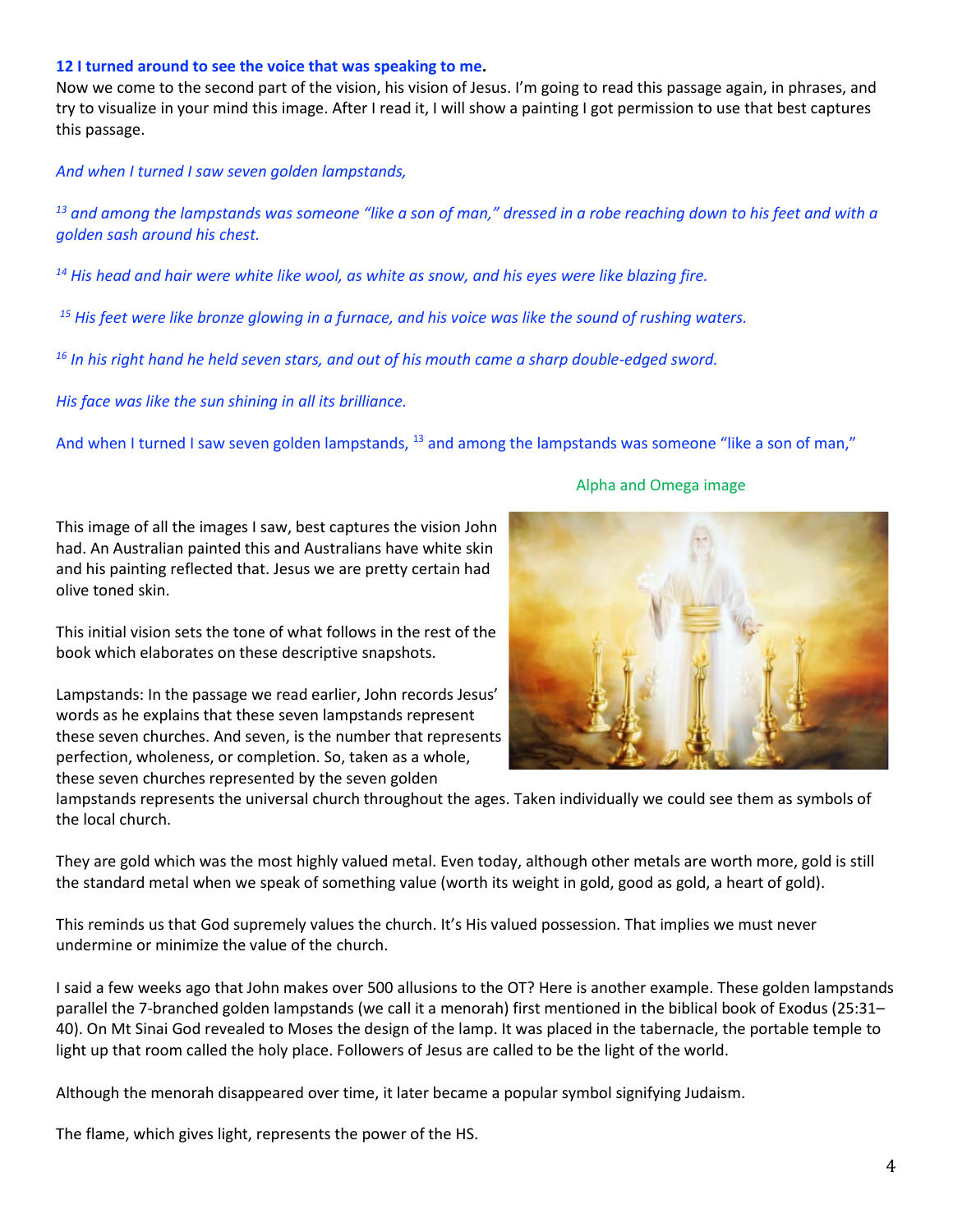And the center candle of the menorah represents Jesus, in the midst of His people.

John now describes Jesus, this supreme light of the world, in 8 ways with very vivid language. He describes Him as fulfilling the OT descriptions of the Messiah by using terms drawn from the OT.

Next week when we begin looking at the distinctiveness of these 7 churches, the descriptions of these church in all but one opens with a description of Jesus taken from one of the descriptions in this section. It's like John is giving us the trailer to the full-length movie to come.

These 8 descriptions are meant to evoke awe in us as we contemplate the risen glorified Jesus. There are two levels of understanding here. One is that Jesus is like a powerful military conqueror who will judge evil, will defeat the enemy. Jesus is not wimp.

#### *dressed in a robe reaching down to his feet and with a golden sash around his chest.*

John draws words from imagery from the OT about God's power and majesty to picture the indescribable reality of the glorified Jesus.

The robe may also signify Jesus as the great high priest who speaks on our behalf as our intercessor. As majesty and intercessor, the robe going down to the feet implies his authority.

### *<sup>14</sup> His head and hair were white like wool, as white as snow,*

White hair in eastern countries commands respect and indicates wisdom of years. We subconsciously ascribe wisdom to someone who is older. And grey hair generally implies age. Some people prematurely get grey hair and a lot of grey hair gets colored. But in general, we ascribe wisdom to old age and grey hair. And the color white speaks to divine purity.

Lest grey hair might imply feebleness of old age, John describes his eyes like blazing fire. On the one hand it pictures Jesus as judge who knows and acts against his enemies. On the other hand, it pictures Jesus' divine insight that penetrates to the core of every situation we may face. He knows us intimately. The gospels give us the impression that those who had seen Jesus close up and looked into his eyes would never forget them.

### *<sup>15</sup> His feet were like bronze glowing in a furnace,*

His feet glowing like bronze is related to brightness of shining metal which is connected to the glory of God as well as triumphant judgment of those who reject Him. It was a military image with bronze depicting a fierce warrior about wreak havoc on his enemies.

### *and his voice was like the sound of rushing waters.*

This is not such much what he say, but what the heard. If you've ever been to Niagara Falls and heard the roar of the waterfall, it evokes power doesn't it?

### *<sup>16</sup> In his right hand he held seven stars,*

The right hand is symbolic of power and protection/safety. Stars are usually identified with angels.

### *and out of his mouth came a sharp double-edged sword.*

It's interesting that many painters don't include this because it is so shocking. This painter captured it in a respectful way. The sword was the primary image of Roman might. A sword is a weapon of offense and this one was a short one made for close fighting. It points to decisive action against those who oppose his will and to the penetrating quality of His Word.

*For the word of God is living and active. Sharper than any double-edged sword, it penetrates even to dividing soul and spirit, joints and marrow; it judges the thoughts and attitudes of the heart. (Hb 4.12)*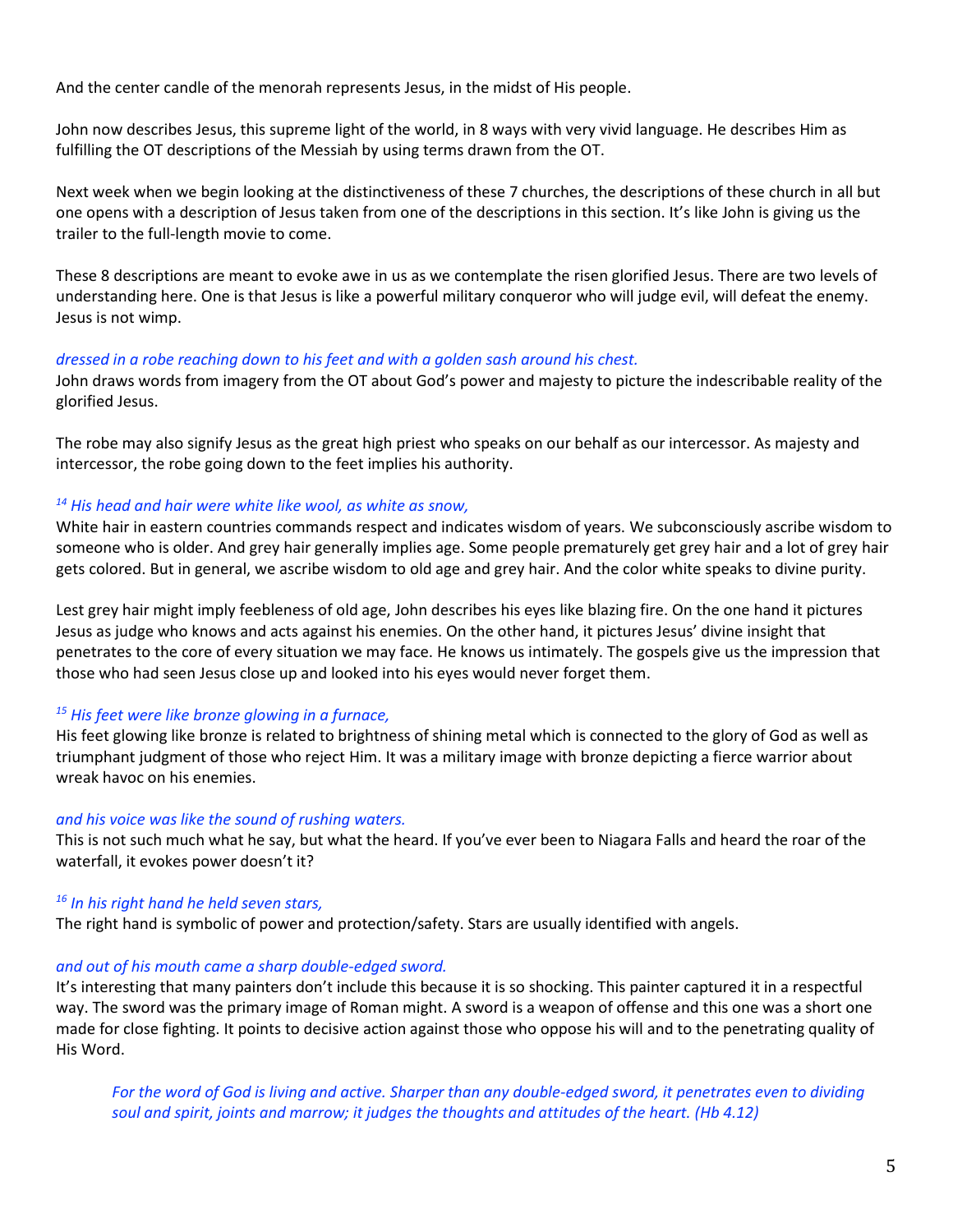If we engage God's word and heed it, it penetrates, reveals, lays bare our sin, and leads to pardon.

### *His face was like the sun shining in all its brilliance.*

He describes his face as brilliant light and brilliance is the word for strength.

This vision was so overwhelming for John that he feel at his feet in fear and awe. Jesus placed his right hand on him and told him not to be afraid. He reminds him that he is the Lord of History, that he defeated death

## **And I hold the keys of death and Hades.(18)**

When somebody has keys it grants the holder access to things within. So, Jesus has authority over the spirit world and complete control over the power of death.

He tells him to write this vision down that intertwines the past, present, and future perspectives. (alpha and omega)

He tells him that the lampstands are the seven cities and then he says this.

## **The seven stars are the angels of the seven churches,**

He could be referring to angels assigned over these churches. Perhaps God does assign angels to geographic locations.

But, since angels also means messengers, he could be referring to the pastors over these churches. We can't be dogmatic and the key is to get the gist of what John is saying which probably refers to the essential spirit of these churches.

Whatever, when we gather together, it's a reminder that this is now our eternal home. We are simply passing through.

## So let's go back to our big idea.

Big Idea: John paints a portrait of Jesus with words that bless us in 9 amazing ways.

- o Present He is present with you in every detail of your life. Remember he stood in the center of the seven candlesticks. Jesus is not aloof or distant from us in our daily lives. In fact Jesus calls himself the first and the last meaning that he is perpetually present with you, in your highs, your lows, your delights, your heartaches.
- o Intercessor His robe reminded us of his role as priest. Rom 8 says that Jesus makes intercession for us. He is right now praying for you as the great high priest.
- o Wisdom Remember that gray hair was a sign of wisdom. We all need wisdom. Scripture says come to Him and he will give you wisdom you need.
- o Noticer Remember his eyes remind us that he knows you intimately, your needs, your hurts, your joys, your strength, and your sins.
- o Judge His feet of bronze reminded us that he is the perfect judge. If someone has deeply hurt you it's not your job to give out justice. Jesus will judge fairly and perfectly those who have harmed you. In this life he often uses the laws and the court system and the government to do it. But in eternity, Jesus will judge perfectly.
- o Protector His right hand reminded us that He protects us and comforts us. Jesus is our place of safety and comfort.
- o Convicter The sword reminds us of the penetrating quality of his word, the bible. So along with the Holy Spirit, as we read and encounter God's word, he convicts us of sin when we've gone astray so that we might confess it.
- $\circ$  Light His face was like the brilliant sun. As we live our daily lives, we are to be the light of the world. But, we don't produce that light. We reflect his light just like the moon has no innate light. Rather, it reflects the sun's light. Our light is borrowed light.
- o Victor Jesus defeated death and holds the keys to death. Because He has defeated death, so will you if you have placed your faith in him.